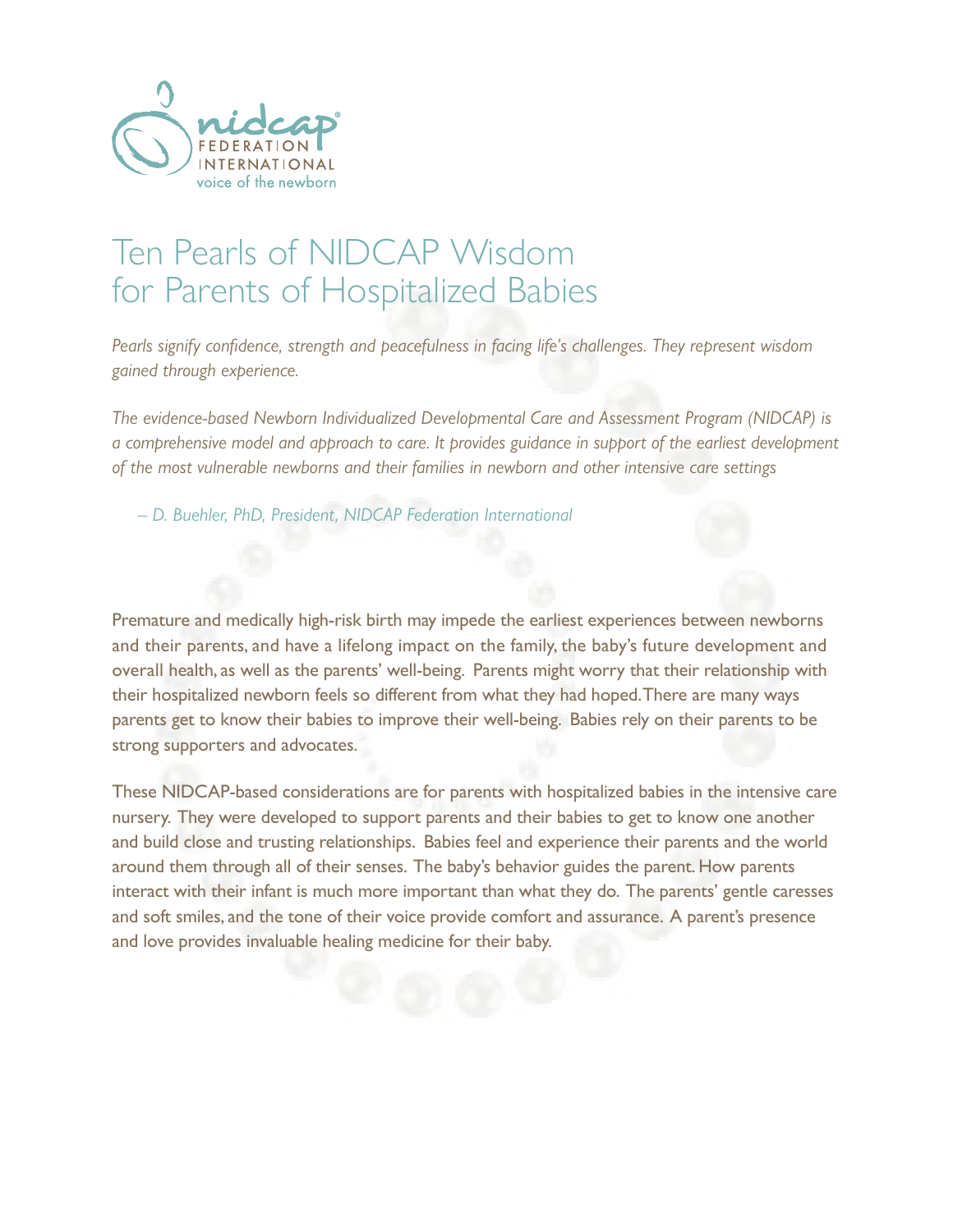

# 1. Plan Time and Be Present

Organize your time to be with your baby for as long and as often as possible. Seek ways to delegate your other responsibilities to family members and friends. This is an important time to accept help and support from others to care for your family and your home. At this time, more than at any other time in your baby's life, your baby will benefit from the consistency and familiarity of your assuring presence and love. Collaborate with your baby's health care team to plan whom you wish to be with your baby when you must be away from your baby. Provide your baby's health care team with a 24-hour rotation list that includes members of your family or close friends whom you trust to be with your baby in your absence. This might include grandmother, grandfather, older sibling, or a close friend who would be available reliably throughout your baby's time in the nursery. A small reliable group of such persons may be wonderful and consistent parents' extenders for your baby. They could hold your baby skin-to-skin and become skilled participants in your baby's care; they could feed and diaper your baby and speak and sing to your baby and provide the familiar nurturing presence your baby seeks throughout day and night. Advise the health care team of you and your extenders' calendar and availability for the coming week and ensure that you and they are included in all aspects of the care of your baby.

# 2. Participate as the Primary Caregiver(s)

Inform your baby's health care team that you wish to be an active participant in all of your baby's care. Ask about how your baby has been since you last were with your baby. Articulate and communicate your questions, concerns and expectations, as you are your baby's strongest supporter and advocate. Discuss with the team how you can take part in your baby's specific daily care practices. Every interaction with your baby is an opportunity to build trust and nurturance. Observe your baby's behavior, to learn how best to respond to your baby's cues. Take care of your baby together with the professional health care team; collaborate and partner with the health care team to identify more and more ways to support your baby. You will gradually feel more secure and independent in being with your baby and providing your baby's care. This will create a strong bond between you and your baby and will help you gain the practice and confidence.

#### 3. Seek Information Actively

Ask the health care team about your baby's feelings of wellbeing, medical status, progress and challenges. Request updates about your baby's sleep, comfort, preferences, behaviors, personality, condition, medications, weight, how well your baby takes the milk offered, as well as about new developmental steps and achievements. Consider these topics part of your everyday dialogue with the health care team who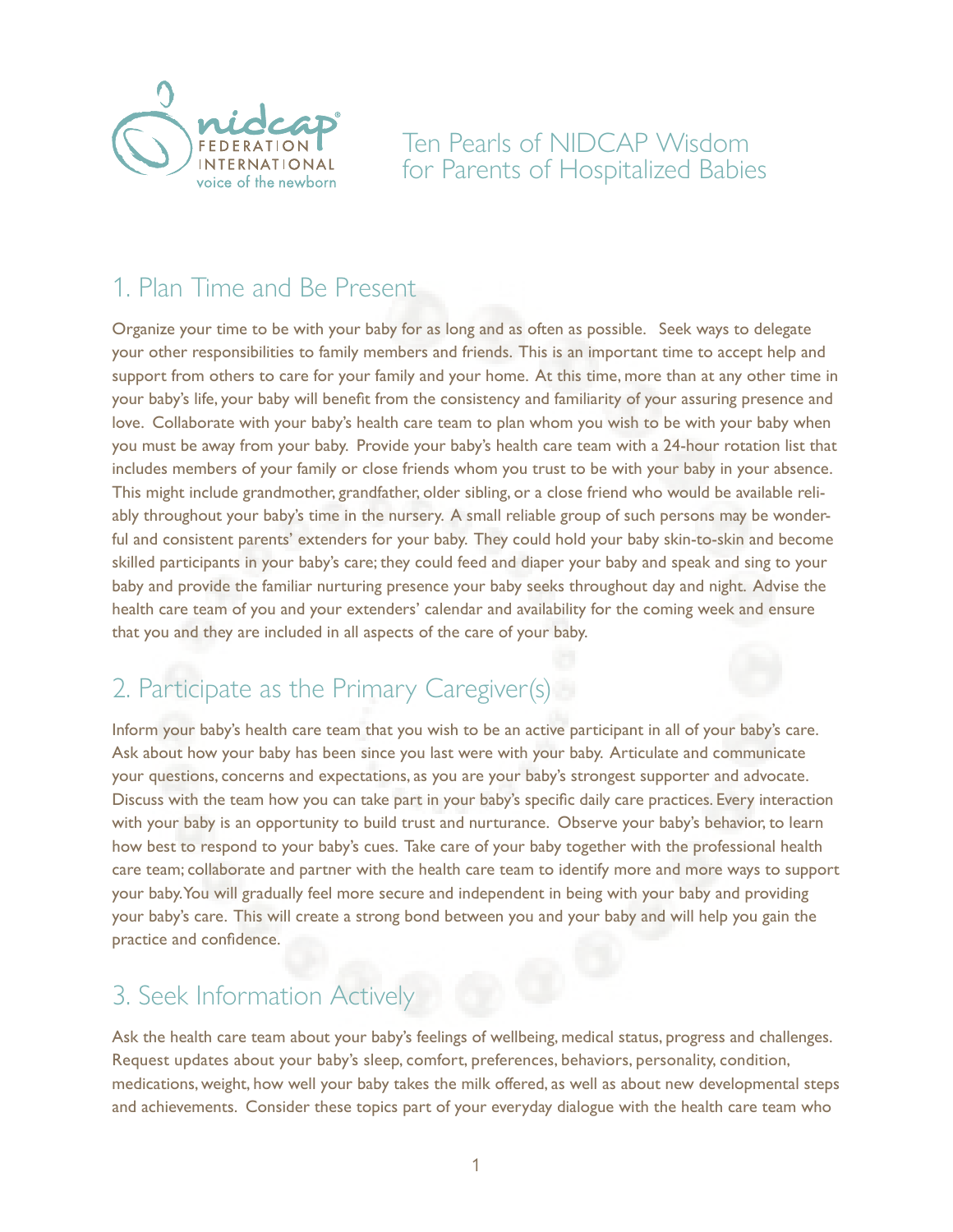

care for your baby. Make sure you meet frequently with the multidisciplinary health care team, who participate in your baby's care, for example, the Attending Physician, Bedside Nurses, Nurse Practitioner, Developmental Specialist, Physical Therapist, Occupational Therapist, Speech Therapist, Social Worker, Psychologist, and others. Ask for their guidance and insights. Share your impressions of your baby with the health care team. Also share the progress you observe in your baby, how your baby may have changed and appears different. Share your concerns and how you have learned to read your baby's behavior.

## 4. Shape the Environment

Keep your baby's surroundings in the nursery as calm and nurturing as possible. This will help your baby hear and respond with joy to your voice, experience fully your touch and delight in the sight of your face. When your baby rests on your chest, or when necessary in the incubator or crib, make sure that your baby's face is protected at all times from direct bright light and loud sounds. Inquire from your baby's health care team whether you may bring in personal belongings such as soft blankets, soft well-fitting clothes, soft sheets on which to lie, or other belongings that provide you with a sense of familiarity and comfort at your baby's bed space. Consider wearing a soft cloth close to your body to place near your baby's face so your baby can smell your unique familiar scent when you must be away from your baby.

### 5. Provide Slow and Responsive Care and Interactions

Your baby's brain is still immature and processes the world more slowly than you. Slowing down all of your actions will support your baby's brain development. Your presence makes it easier for your baby to process each experience, all motions and changes in position as well as each touch and sound and all that your baby sees. You help your baby to take in all experiences calmly and comfortably. Observe your baby's behavior to learn how best to support and make adjustments in response to your baby's readiness. This will help your baby use all energy for the next steps in development and growth and make your baby feel successful and strong. For instance, always first watch your baby to find out what your baby is ready for at that moment; when your baby breathes calmly, the face is pink, and your baby appears comfortable, begin to speak to your baby softly letting your baby know that you are there; gently introduce your hands to your baby, for instance cradle your hand softly around your baby's back and head helping your baby recognize your familiar touch to feel assured. Then open your baby's blanket slowly, use your soft voice to tell your baby what it is that you are doing, and keep your hand and voice in contact with your baby throughout any care and social interaction. With your gentle steady touch and calm voice, you help your baby wake up gradually, and become ready for the next step. Your presence, soft voice, holding and gentle touch will support your baby also to settle back into sleep after being awake for a while. Remaining calm and slowing down is a very important part of all you do with your baby. Observing your baby's behavior to see what is being communicated and to understand what may be best to offer next, is always the best approach in being with your baby. This will enhance your parenting confidence to be your baby's best supporter and advocate.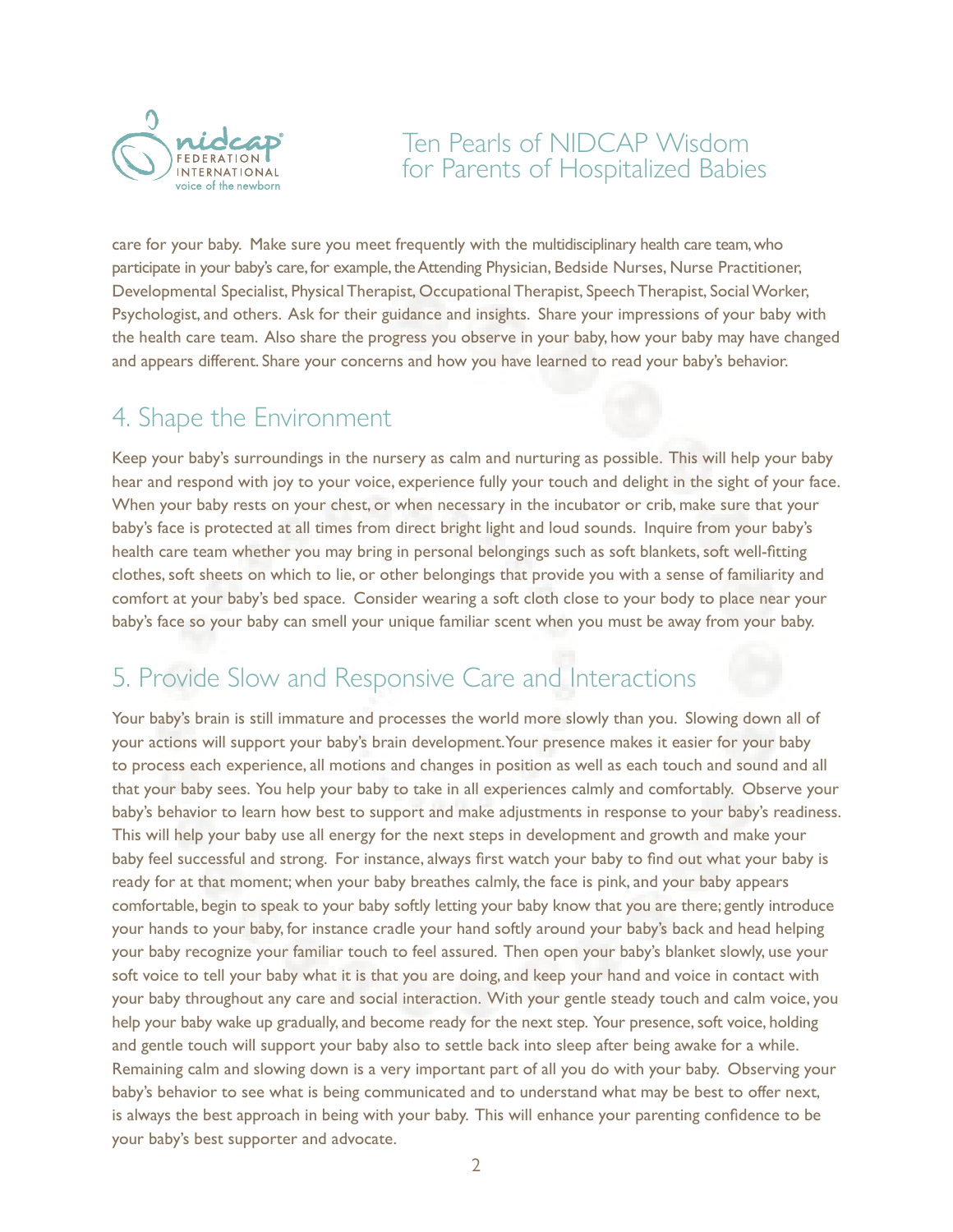

# 6. Protect Sleep

Sleep is crucial for the development of your baby's brain. Many important processes take place while your baby sleeps. For example, the development of the sensory organs and functions, the consolidation of memory and learning, and healthy growth. Be mindful of keeping your baby's environment quiet and calm, so that sleep is steady and uninterrupted by disturbing sounds, too much activity, or bright lights. Remember that sleep is oftentimes more restful when you hold your baby skin-to-skin. Discuss with the health care team how to protect consistently your baby's sleep.

# 7. Connect and Communicate through Touch

Touch is the earliest and most essential way of connection and communication between you and your baby. Touching your baby will help you learn about your baby's behavior and preferences. Your baby will experience comfort and safety and feel your love through your touch. Watch for how your baby responds and let that guide your interaction. Touch your baby gently, to let your baby feel the steady and calm nurturing touch of your hands; perhaps cuddle one hand around the soles of your baby's feet, and with your other hand cradle the top of your baby's head or around the baby's body while the baby's arms and legs are tucked. This will convey to your baby a sense of steadiness, safety and trust in you that will help your baby stay calm and feel comforted. When you have questions or concerns, please speak with your baby's health care team in the nursery about how best to provide your baby with your touch in the gentle and comforting way that suits your baby as a unique being with particular medical conditions and circumstances.

# 8. Care with Skin-to-Skin Holding

Give your baby the opportunity to be really close to you. With your baby wearing only a diaper, hold your baby on your bare chest (be sure to remove your bra). This is often referred to as skin-to-skin or kangaroo care. Begin to hold your baby skin-to-skin as soon as possible after birth as your baby's medical condition allows, and when possible for as long each day as you prefer. There is much evidence regarding the benefits to your baby, as well as to you, for skin-to-skin contact every day, especially with very small or sick babies. These benefits, among many others, include improved short and long term developmental and cognitive outcomes.